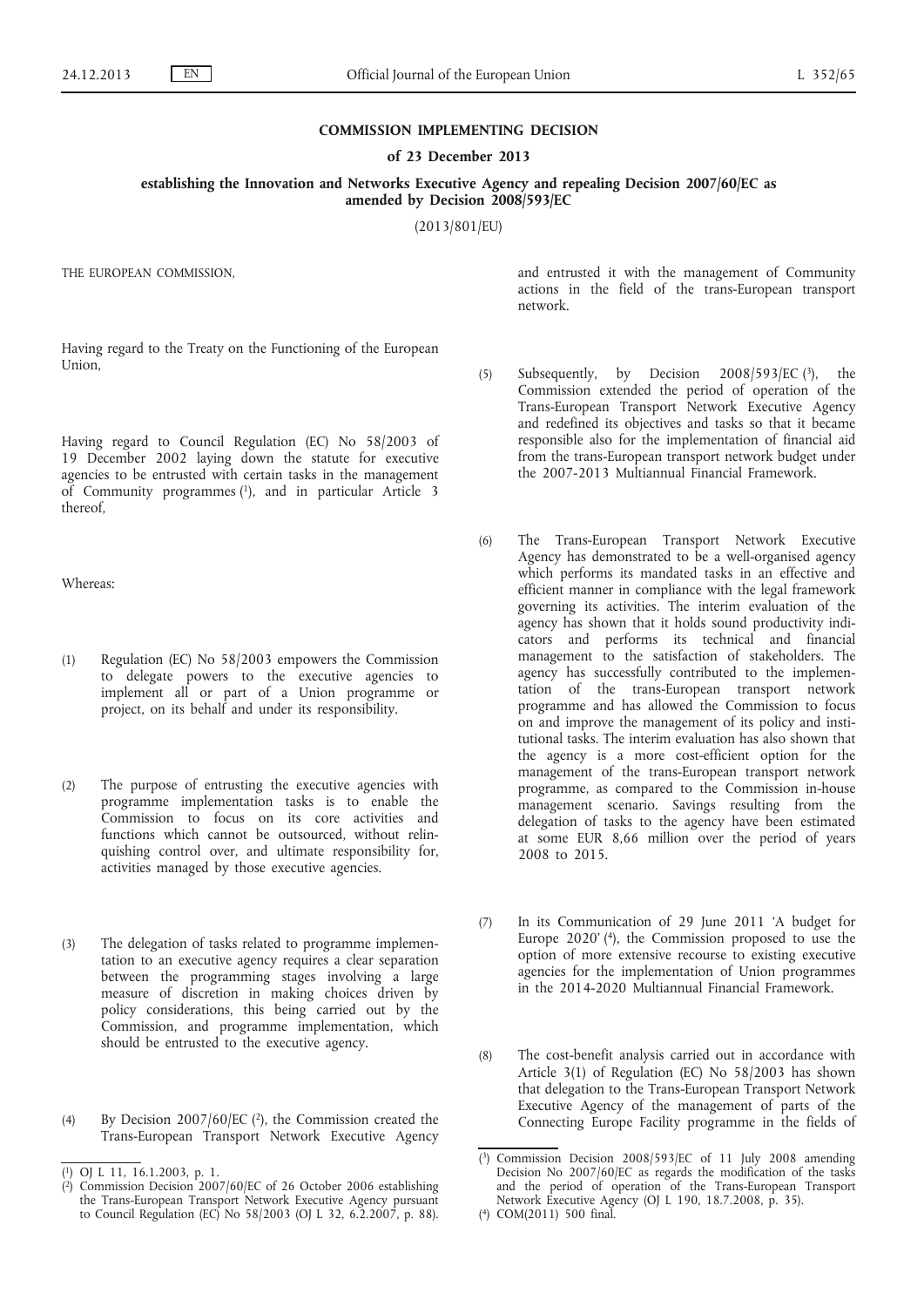transport, energy and telecommunications  $(1)$ , as well as parts of transport and energy research under the Horizon 2020 programme (2), would make it possible to implement such programmes efficiently at a lower cost than in the Commission. Such delegation of programme management to the agency is estimated to deliver efficiency gains in the order of EUR 54 million over the 2014-2020 Multiannual Financial Framework. The analysis has also shown that bringing together the management of infrastructure and research projects in the fields of transport and energy in the same agency would result in significant economies of scale and synergies between such activities. The extension of the agency's mandate would allow the Commission and stakeholders to benefit from the agency's expertise and high quality of programme management and service delivery. It would also ensure business continuity for the beneficiaries of the trans-European transport network programme and a high level of visibility of the Union as the promoter of the programmes managed by the agency. In addition, the analysis has also shown that for the trans-European transport network  $(3)$  and Marco Polo  $(4)$  programmes the return to an in-house management arrangement would be disruptive and result in efficiency losses.

- (9) In order to give executive agencies a coherent identity, the Commission has, as far as possible, grouped work by thematic policy areas in establishing their new mandates.
- (10) The new agency should hold an extended mandate covering the management of parts of the following programmes:
	- the new programme Connecting Europe Facility; the management of this programme involves implementation of technical projects which do not entail political decision-making and requires a high level of technical and financial expertise throughout the project cycle,
	- parts of Part III Societal Challenges of the Horizon 2020 Specific Programme; the management of this programme involves implementation of technical
- ( 1) Regulation (EU) No 1316/2013 of the European Parliament and of the Council of 11 December 2013 establishing the Connecting Europe Facility (OJ L 348, 20.12.2013, p. 129).
- ( 2) Regulation (EU) No 1291/2013 of the European Parliament and of the Council of 11 December 2013 establishing Horizon 2020 the Framework Programme for Research and Innovation (2014- 2020) (OJ L 347, 20.12.2013, p. 104); and Council Decision 2013/743/EU of 3 December 2013 establishing the specific programme implementing Horizon 2020 — the Framework Programme for Research and Innovation (2014-2020) (OJ L 347, 20.12.2013, p. 965).
- ( 3) Regulation (EC) No 680/2007 of the European Parliament and of the Council of 20 June 2007 laying down general rules for the granting of Community financial aid in the field of the trans-European transport and energy networks (OJ L 162, 22.6.2007, p. 1).
- ( 4) Regulation (EC) No 1692/2006 of the European Parliament and of the Council of 24 October 2006 establishing the second 'Marco Polo' programme for the granting of Community financial assistance to improve the environmental performance of the freight transport system (Marco Polo II) (OJ L 328, 24.11.2006, p. 1).

projects which do not entail political decision-making and requires a high level of technical and financial expertise throughout the project cycle,

- the legacy of the trans-European transport network programme, which was already delegated to the Trans-European Transport Network Executive Agency under the 2000-2006 Multiannual Financial Framework (as of 2007) and the 2007-2013 Multiannual Financial Framework; the management of this programme involves implementation of technical projects which do not entail political decisionmaking and requires a high level of technical and financial expertise throughout the project cycle,
- the legacy of the Marco Polo programme, which under the 2007-2013 Multiannual Financial Framework has been managed by the Executive Agency for Competitiveness and Innovation; the management of this programme involves implementation of technical projects which do not entail political decision-making and requires a high level of technical and financial expertise throughout the project cycle.
- (11) In order to ensure a consistent implementation in time of this Decision and of the programmes concerned, it is necessary to ensure that the Agency shall exercise its tasks linked to the implementation of those programmes subject to and from the date on which those programmes enter into force.
- (12) The Innovation and Networks Executive Agency should be established. It should replace and succeed the Trans-European Transport Network Executive Agency established by Decision 2007/60/EC as amended by Decision 2008/593/EC. It should operate in accordance with the general statute laid down by Regulation (EC) No 58/2003.
- (13) Decision 2007/60/EC and Decision 2008/593/EC should therefore be repealed and transitional provisions should be set out.
- (14) The measures provided for by this Decision are in accordance with the opinion of the Committee for Executive Agencies,

HAS ADOPTED THIS DECISION:

## *Article 1*

#### **Establishment**

The Innovation and Networks Executive Agency (hereinafter referred to as 'the Agency') is hereby established from 1 January 2014 until 31 December 2024.